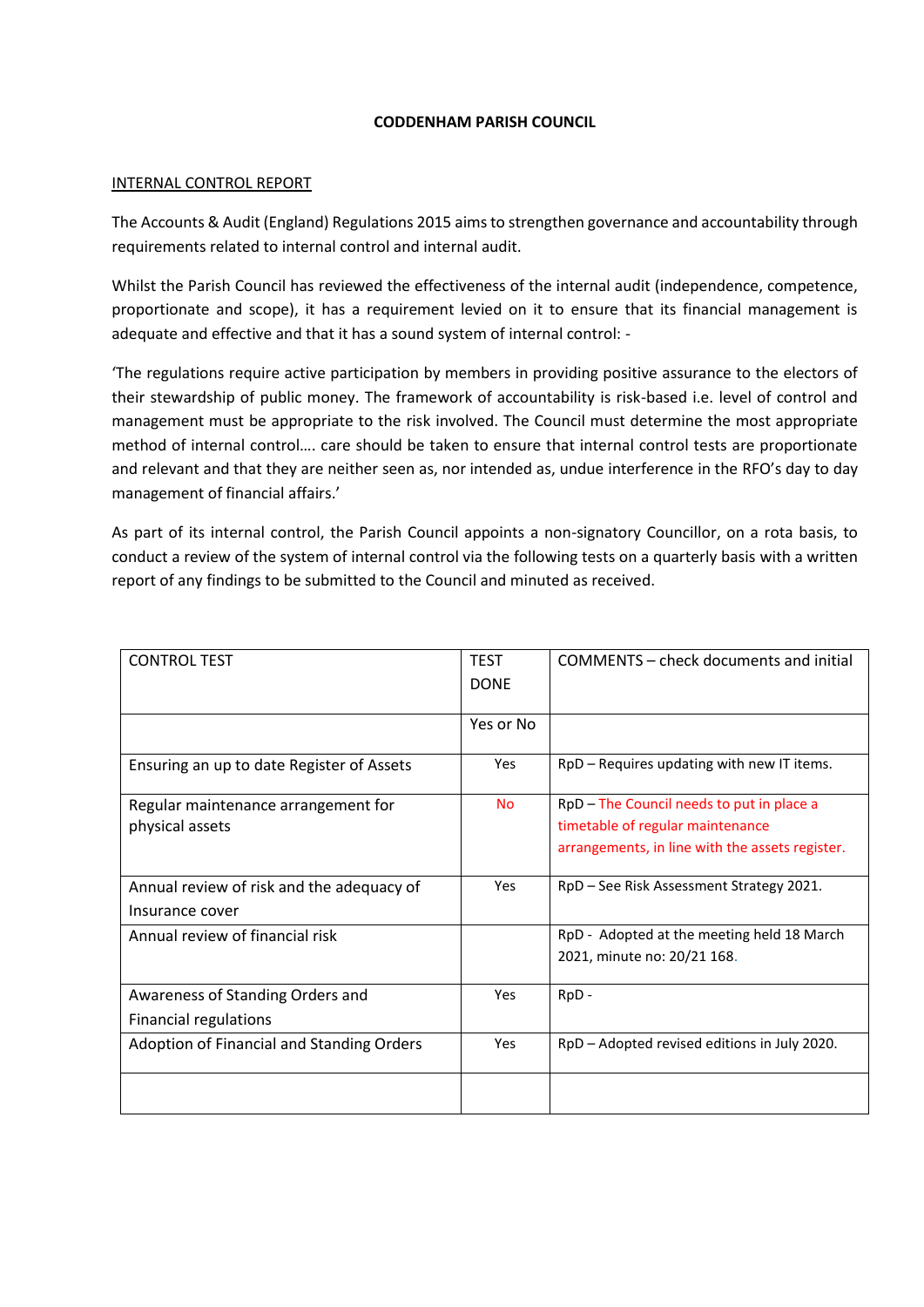| Regular reporting on performance by          | Yes | RpD - Norse to provide a report when they      |
|----------------------------------------------|-----|------------------------------------------------|
| contractors                                  |     | have undertaken the works. A report is not     |
|                                              |     | expected from MSDC.                            |
| Annual review of contracts (where            | Yes | RpD - Annual review with Norse in February     |
| appropriate)                                 |     | and May with MSDC.                             |
|                                              |     |                                                |
|                                              |     |                                                |
| Regular bank reconciliation, independently   | Yes | RpD - Reference 3rd June email and to be       |
| reviewed                                     |     | reviewed at each Council meeting.              |
| Regular scrutiny of financial records and    | Yes | RpD - Reviewed at each Council meeting.        |
| proper arrangements for the approval of      |     |                                                |
| expenditure                                  |     |                                                |
| Recording in the minutes or appendices of    | Yes | RpD - Reported in the monthly Schedule of      |
| the minutes the precise powers under         |     | Payments and approved by Council.              |
| which expenditure is being approved          |     |                                                |
| Payments supported by invoices, authorised   | Yes | RpD - Reported in the monthly Schedule of      |
| and minuted                                  |     | Payments with attached supporting invoices     |
|                                              |     | and approved by Council.                       |
| Regular scrutiny of income records to ensure | Yes | RpD - Reference 3rd June email and reported in |
| income is correctly received, recorded and   |     | the monthly Cash Book report and as bank       |
| banked                                       |     | statements.                                    |
|                                              |     |                                                |
| Scrutiny to ensure precept recorded in       | Yes | RpD - Reference 3rd June email and reported in |
| the cashbook agrees to District Council      |     | the monthly Cash Book report and balances      |
| notification                                 |     | with the remittance advice from MSDC.          |
|                                              |     |                                                |
| Contracts of employment for staff            | Yes | RpD                                            |
| Contract annually reviewed                   | No  | RpD - Annual review remains outstanding.       |
|                                              |     |                                                |
| Updating records to record changes in        | Yes | RpD                                            |
| relevant legislation                         |     |                                                |
|                                              |     |                                                |
| PAYE/NIC properly operated by the            | Yes | RpD - online HMRC application in place.        |
| Council as an employer                       |     |                                                |
|                                              |     |                                                |
| VAT correctly accounted for VAT payments     | Yes | RpD - Reported in the monthly Cash Book        |
| identified, recorded and reclaimed in the    |     | report.                                        |
| cashbook                                     |     |                                                |
|                                              |     |                                                |
|                                              |     |                                                |
|                                              |     |                                                |